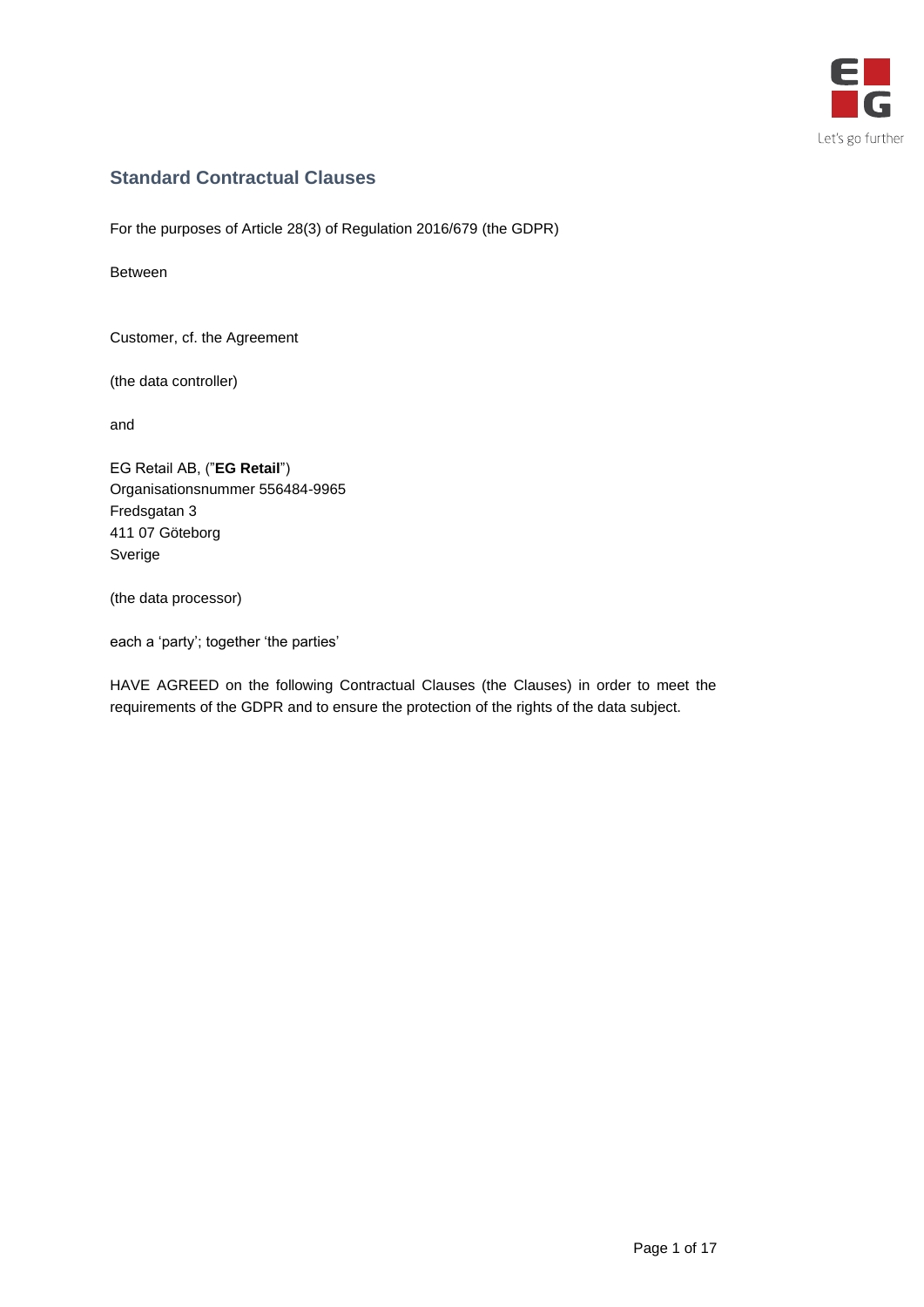

# **1. Table of Contents**

| Appendix A |  |  |
|------------|--|--|
| Appendix B |  |  |
| Appendix C |  |  |
| Appendix D |  |  |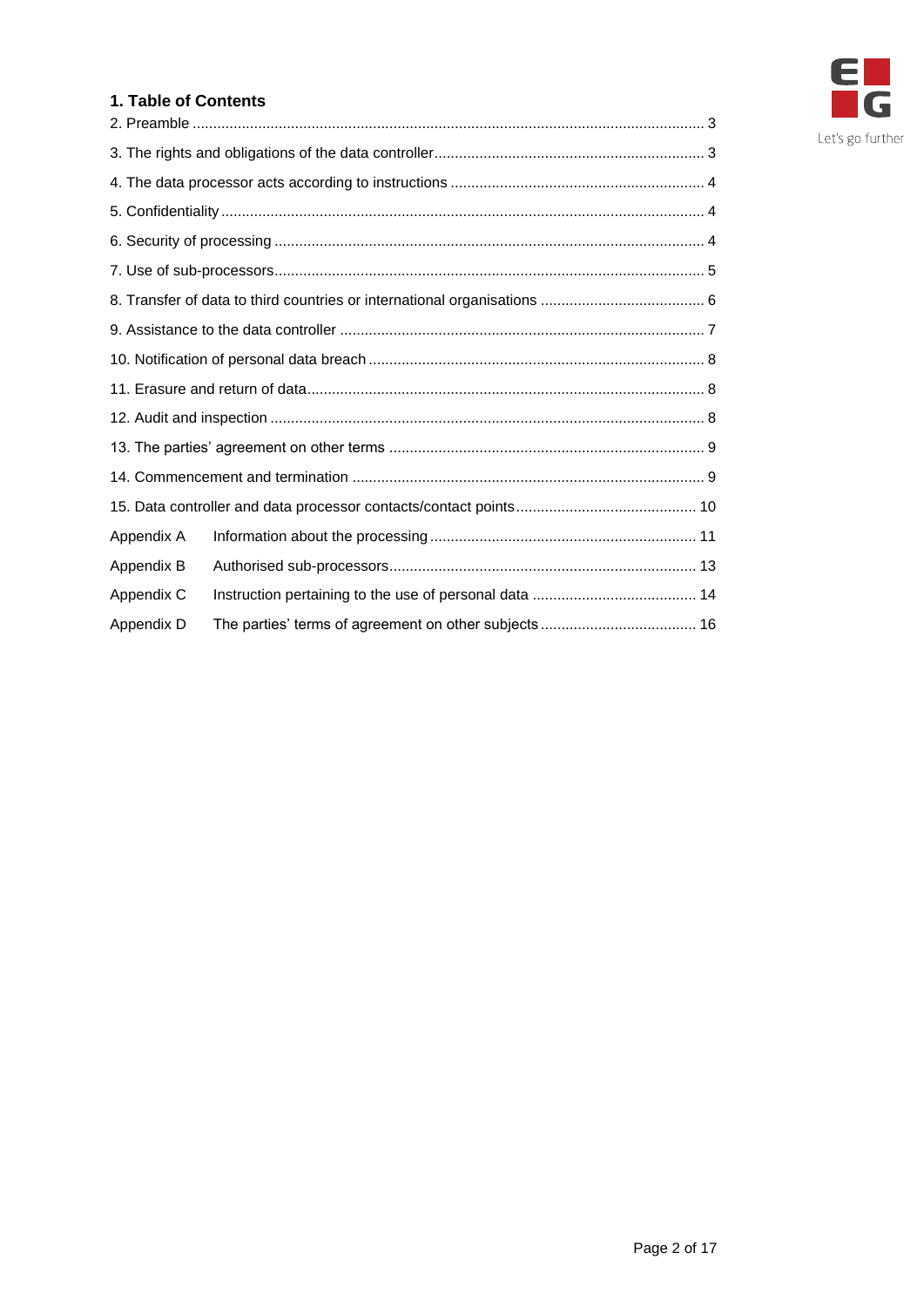# <span id="page-2-0"></span>**2. Preamble**



- 1. These Contractual Clauses (the Clauses) set out the rights and obligations of the data controller and the data processor, when processing personal data on behalf of the data controller.
- 2. The Clauses have been designed to ensure the parties' compliance with Article 28(3) of Regulation 2016/679 of the European Parliament and of the Council of 27 April 2016 on the protection of natural persons with regard to the processing of personal data and on the free movement of such data and repealing Directive 95/46/EC (General Data Protection Regulation).
- 3. In the context of the provision of EG Retail, the data processor will process personal data on behalf of the data controller in accordance with the Clauses.
- 4. The Clauses shall take priority over any similar provisions contained in other agreements between the parties.
- 5. Four appendices are attached to the Clauses and form an integral part of the Clauses.
- 6. Appendix A contains details about the processing of personal data, including the purpose and nature of the processing, type of personal data, categories of data subject and duration of the processing.
- 7. Appendix B contains the data controller's conditions for the data processor's use of sub-processors and a list of sub-processors authorised by the data controller.
- 8. Appendix C contains the data controller's instructions with regards to the processing of personal data, the minimum security measures to be implemented by the data processor and how audits of the data processor and any sub-processors are to be performed.
- 9. Appendix D contains provisions for other activities which are not covered by the Clauses.
- 10. The Clauses along with appendices shall be retained in writing, including electronically, by both parties.
- 11. The Clauses shall not exempt the data processor from obligations to which the data processor is subject pursuant to the General Data Protection Regulation (the GDPR) or other legislation.

# <span id="page-2-1"></span>**3. The rights and obligations of the data controller**

- 1. The data controller is responsible for ensuring that the processing of personal data takes place in compliance with the GDPR (see Article 24 GDPR), the applicable EU or Member State<sup>1</sup> data protection provisions and the Clauses.
- 2. The data controller has the right and obligation to make decisions about the purposes and means of the processing of personal data.

<sup>1</sup> References to "Member States" made throughout the Clauses shall be understood as references to "EEA Member States".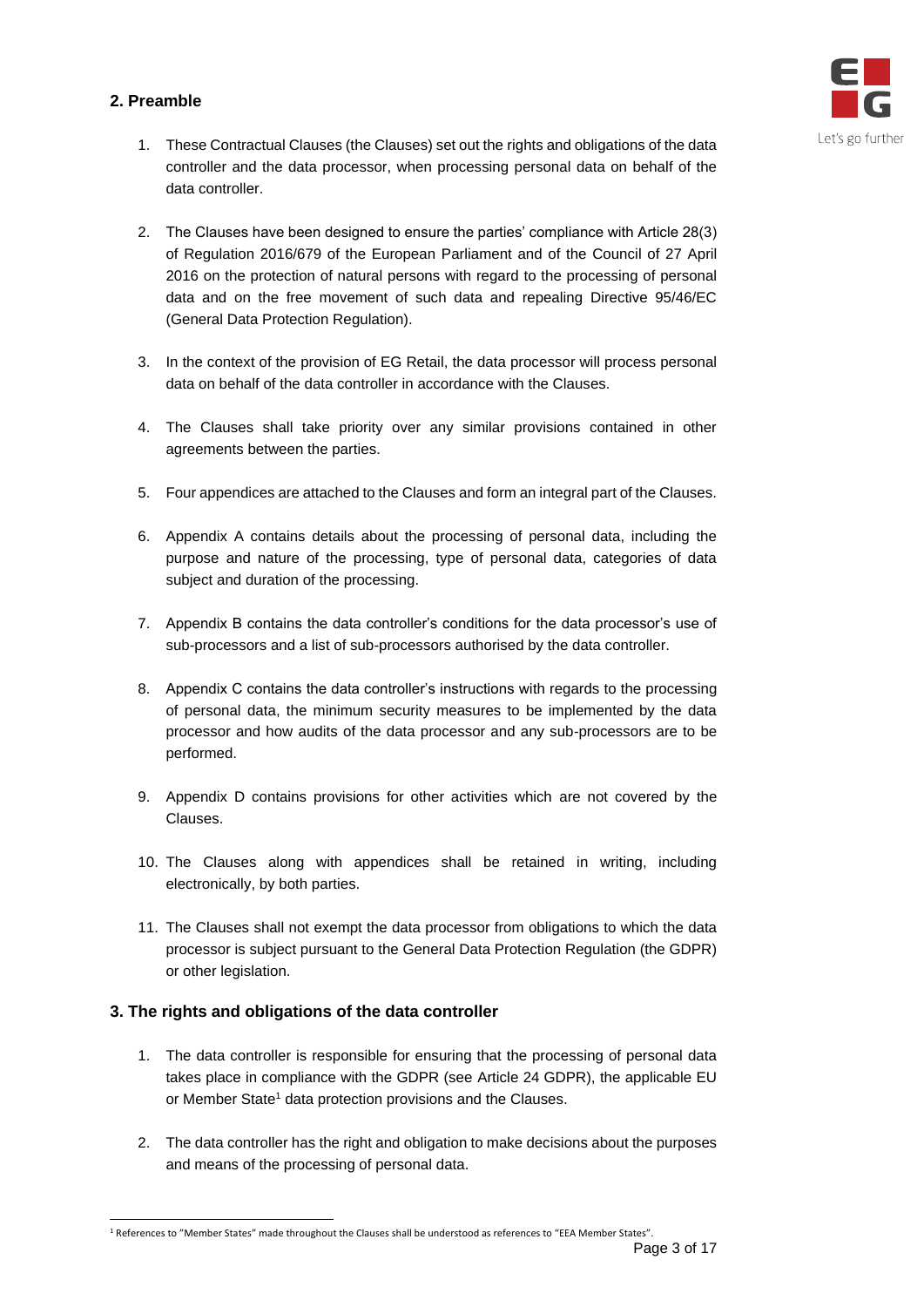

3. The data controller shall be responsible, among other, for ensuring that the processing of personal data, which the data processor is instructed to perform, has a legal basis.

## <span id="page-3-0"></span>**4. The data processor acts according to instructions**

- 1. The data processor shall process personal data only on documented instructions from the data controller, unless required to do so by Union or Member State law to which the processor is subject. Such instructions shall be specified in appendices A and C. Subsequent instructions can also be given by the data controller throughout the duration of the processing of personal data, but such instructions shall always be documented and kept in writing, including electronically, in connection with the Clauses.
- 2. The data processor shall immediately inform the data controller if instructions given by the data controller, in the opinion of the data processor, contravene the GDPR or the applicable EU or Member State data protection provisions.

# <span id="page-3-1"></span>**5. Confidentiality**

- 1. The data processor shall only grant access to the personal data being processed on behalf of the data controller to persons under the data processor's authority who have committed themselves to confidentiality or are under an appropriate statutory obligation of confidentiality and only on a need to know basis. The list of persons to whom access has been granted shall be kept under periodic review. On the basis of this review, such access to personal data can be withdrawn, if access is no longer necessary, and personal data shall consequently not be accessible anymore to those persons.
- 2. The data processor shall at the request of the data controller demonstrate that the concerned persons under the data processor's authority are subject to the abovementioned confidentiality.

#### <span id="page-3-2"></span>**6. Security of processing**

1. Article 32 GDPR stipulates that, taking into account the state of the art, the costs of implementation and the nature, scope, context and purposes of processing as well as the risk of varying likelihood and severity for the rights and freedoms of natural persons, the data controller and data processor shall implement appropriate technical and organisational measures to ensure a level of security appropriate to the risk.

The data controller shall evaluate the risks to the rights and freedoms of natural persons inherent in the processing and implement measures to mitigate those risks. Depending on their relevance, the measures may include the following:

- a. Pseudonymisation and encryption of personal data;
- b. the ability to ensure ongoing confidentiality, integrity, availability and resilience of processing systems and services;
- c. the ability to restore the availability and access to personal data in a timely manner in the event of a physical or technical incident;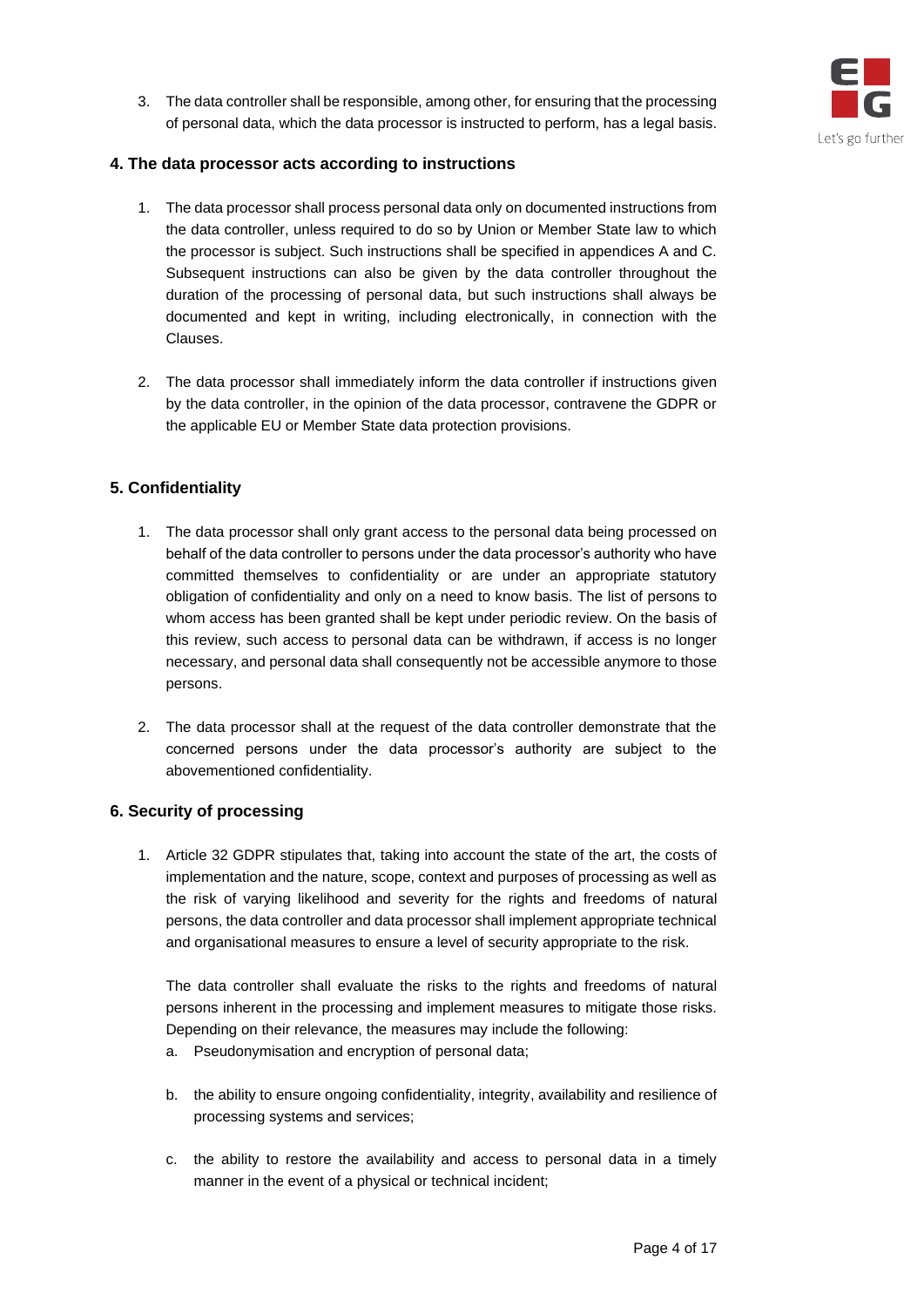

- d. a process for regularly testing, assessing and evaluating the effectiveness of technical and organisational measures for ensuring the security of the processing.
- 2. According to Article 32 GDPR, the data processor shall also independently from the data controller – evaluate the risks to the rights and freedoms of natural persons inherent in the processing and implement measures to mitigate those risks. To this effect, the data controller shall provide the data processor with all information necessary to identify and evaluate such risks.
- 3. Furthermore, the data processor shall assist the data controller in ensuring compliance with the data controller's obligations pursuant to Articles 32 GDPR, by *inter alia* providing the data controller with information concerning the technical and organisational measures already implemented by the data processor pursuant to Article 32 GDPR along with all other information necessary for the data controller to comply with the data controller's obligation under Article 32 GDPR.

If subsequently – in the assessment of the data controller – mitigation of the identified risks require further measures to be implemented by the data processor, than those already implemented by the data processor pursuant to Article 32 GDPR, the data controller shall specify these additional measures to be implemented in Appendix C.

# <span id="page-4-0"></span>**7. Use of sub-processors**

- 1. The data processor shall meet the requirements specified in Article 28(2) and (4) GDPR in order to engage another processor (a sub-processor).
- 2. The data processor shall therefore not engage another processor (sub-processor) for the fulfilment of the Clauses without the prior general written authorisation of the data controller.

The data processor has the data controller's general authorisation for the engagement of sub-processors. The data processor shall inform in writing the data controller of any intended changes concerning the addition or replacement of sub-processors at least 30 days in advance, thereby giving the data controller the opportunity to object to such changes prior to the engagement of the concerned sub-processor(s). Longer time periods of prior notice for specific sub-processing services can be provided in Appendix B. The list of sub-processors already authorised by the data controller can be found in Appendix B.

3. Where the data processor engages a sub-processor for carrying out specific processing activities on behalf of the data controller, the same data protection obligations as set out in the Clauses shall be imposed on that sub-processor by way of a contract or other legal act under EU or Member State law, in particular providing sufficient guarantees to implement appropriate technical and organisational measures in such a manner that the processing will meet the requirements of the Clauses and the GDPR.

The data processor shall therefore be responsible for requiring that the sub-processor at least complies with the obligations to which the data processor is subject pursuant to the Clauses and the GDPR.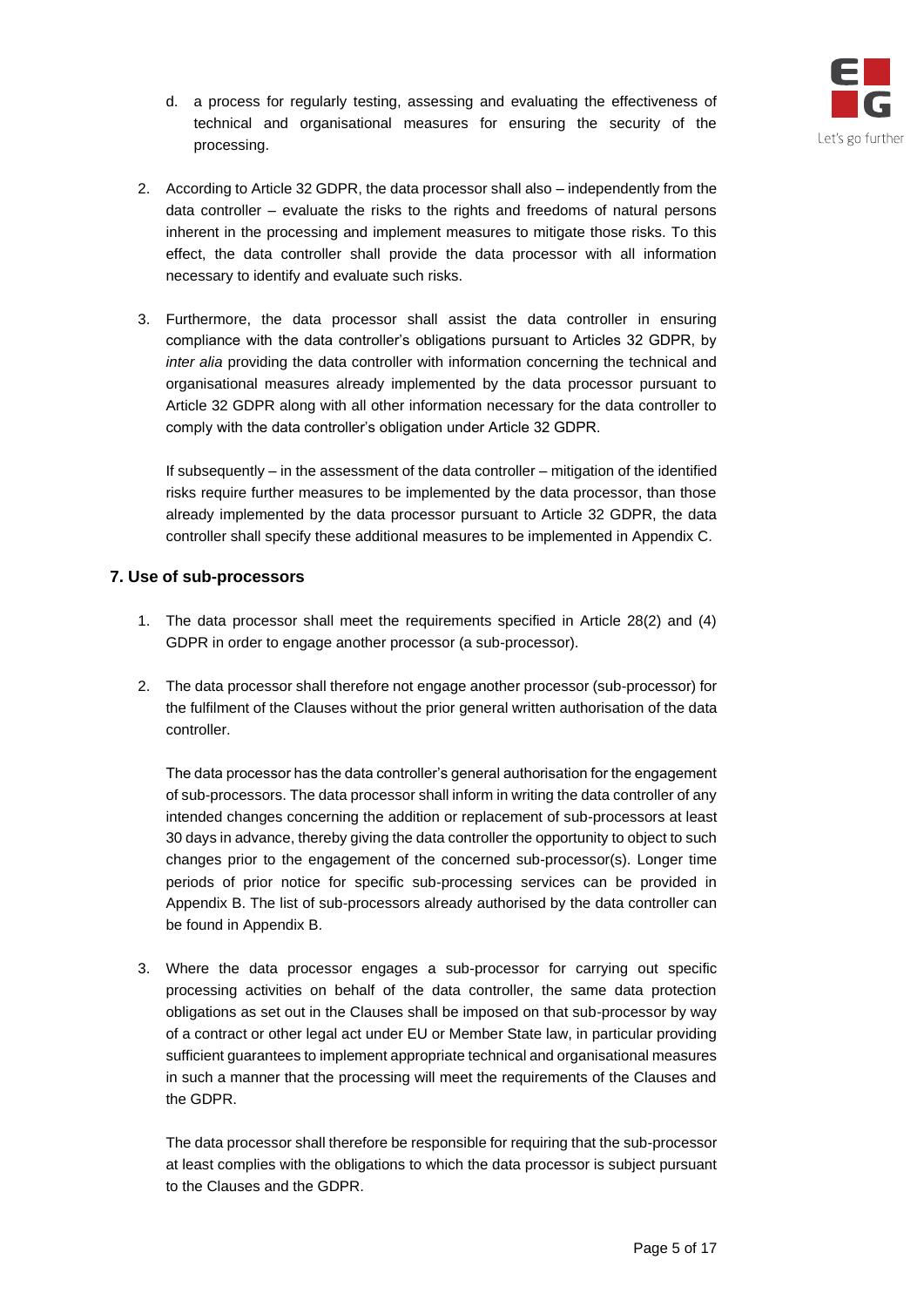

- 4. A copy of such a sub-processor agreement and subsequent amendments shall at the data controller's request – be submitted to the data controller, thereby giving the data controller the opportunity to ensure that the same data protection obligations as set out in the Clauses are imposed on the sub-processor. Clauses on business related issues that do not affect the legal data protection content of the sub-processor agreement, shall not require submission to the data controller.
- 5. The data processor shall agree a third-party beneficiary clause with the sub-processor where – in the event of bankruptcy of the data processor – the data controller shall be a third-party beneficiary to the sub-processor agreement and shall have the right to enforce the agreement against the sub-processor engaged by the data processor, e.g. enabling the data controller to instruct the sub-processor to delete or return the personal data.
- 6. If the sub-processor does not fulfil his data protection obligations, the data processor shall remain fully liable to the data controller as regards the fulfilment of the obligations of the sub-processor. This does not affect the rights of the data subjects under the GDPR – in particular those foreseen in Articles 79 and 82 GDPR – against the data controller and the data processor, including the sub-processor.

# <span id="page-5-0"></span>**8. Transfer of data to third countries or international organisations**

- 1. Any transfer of personal data to third countries or international organisations by the data processor shall only occur on the basis of documented instructions from the data controller and shall always take place in compliance with Chapter V GDPR.
- 2. In case transfers to third countries or international organisations, which the data processor has not been instructed to perform by the data controller, is required under EU or Member State law to which the data processor is subject, the data processor shall inform the data controller of that legal requirement prior to processing unless that law prohibits such information on important grounds of public interest.
- 3. Without documented instructions from the data controller, the data processor therefore cannot within the framework of the Clauses:
	- a. transfer personal data to a data controller or a data processor in a third country or in an international organization
	- b. transfer the processing of personal data to a sub-processor in a third country
	- c. have the personal data processed in by the data processor in a third country
- 4. The data controller's instructions regarding the transfer of personal data to a third country including, if applicable, the transfer tool under Chapter V GDPR on which they are based, shall be set out in Appendix C.6.
- 5. The Clauses shall not be confused with standard data protection clauses within the meaning of Article 46(2)(c) and (d) GDPR, and the Clauses cannot be relied upon by the parties as a transfer tool under Chapter V GDPR.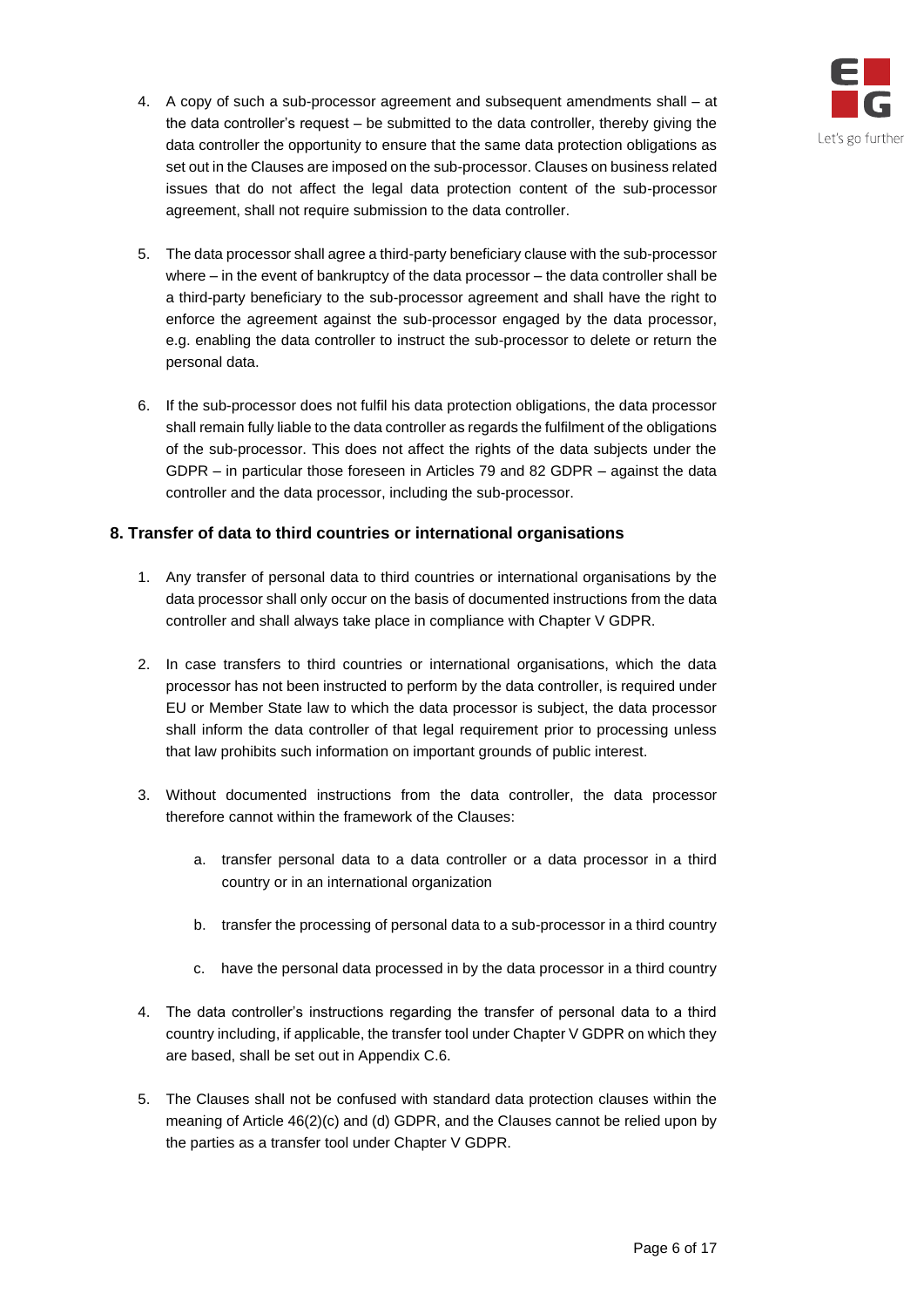# Let's go further

# <span id="page-6-0"></span>**9. Assistance to the data controller**

1. Taking into account the nature of the processing, the data processor shall assist the data controller by appropriate technical and organisational measures, insofar as this is possible, in the fulfilment of the data controller's obligations to respond to requests for exercising the data subject's rights laid down in Chapter III GDPR.

This entails that the data processor shall, insofar as this is possible, assist the data controller in the data controller's compliance with:

- a. the right to be informed when collecting personal data from the data subject
- b. the right to be informed when personal data have not been obtained from the data subject
- c. the right of access by the data subject
- d. the right to rectification
- e. the right to erasure ('the right to be forgotten')
- f. the right to restriction of processing
- g. notification obligation regarding rectification or erasure of personal data or restriction of processing
- h. the right to data portability
- i. the right to object
- j. the right not to be subject to a decision based solely on automated processing, including profiling
- 2. In addition to the data processor's obligation to assist the data controller pursuant to Clause 6.3., the data processor shall furthermore, taking into account the nature of the processing and the information available to the data processor, assist the data controller in ensuring compliance with:
	- a. The data controller's obligation to without undue delay and, where feasible, not later than 72 hours after having become aware of it, notify the personal data breach to the competent supervisory authority, The Swedish Data protection Agency, unless the personal data breach is unlikely to result in a risk to the rights and freedoms of natural persons;
	- b. the data controller's obligation to without undue delay communicate the personal data breach to the data subject, when the personal data breach is likely to result in a high risk to the rights and freedoms of natural persons;
	- c. the data controller's obligation to carry out an assessment of the impact of the envisaged processing operations on the protection of personal data (a data protection impact assessment);
	- d. the data controller's obligation to consult the competent supervisory authority, The Swedish Data protection Agency, prior to processing where a data protection impact assessment indicates that the processing would result in a high risk in the absence of measures taken by the data controller to mitigate the risk.
- 3. The parties shall define in Appendix C the appropriate technical and organisational measures by which the data processor is required to assist the data controller as well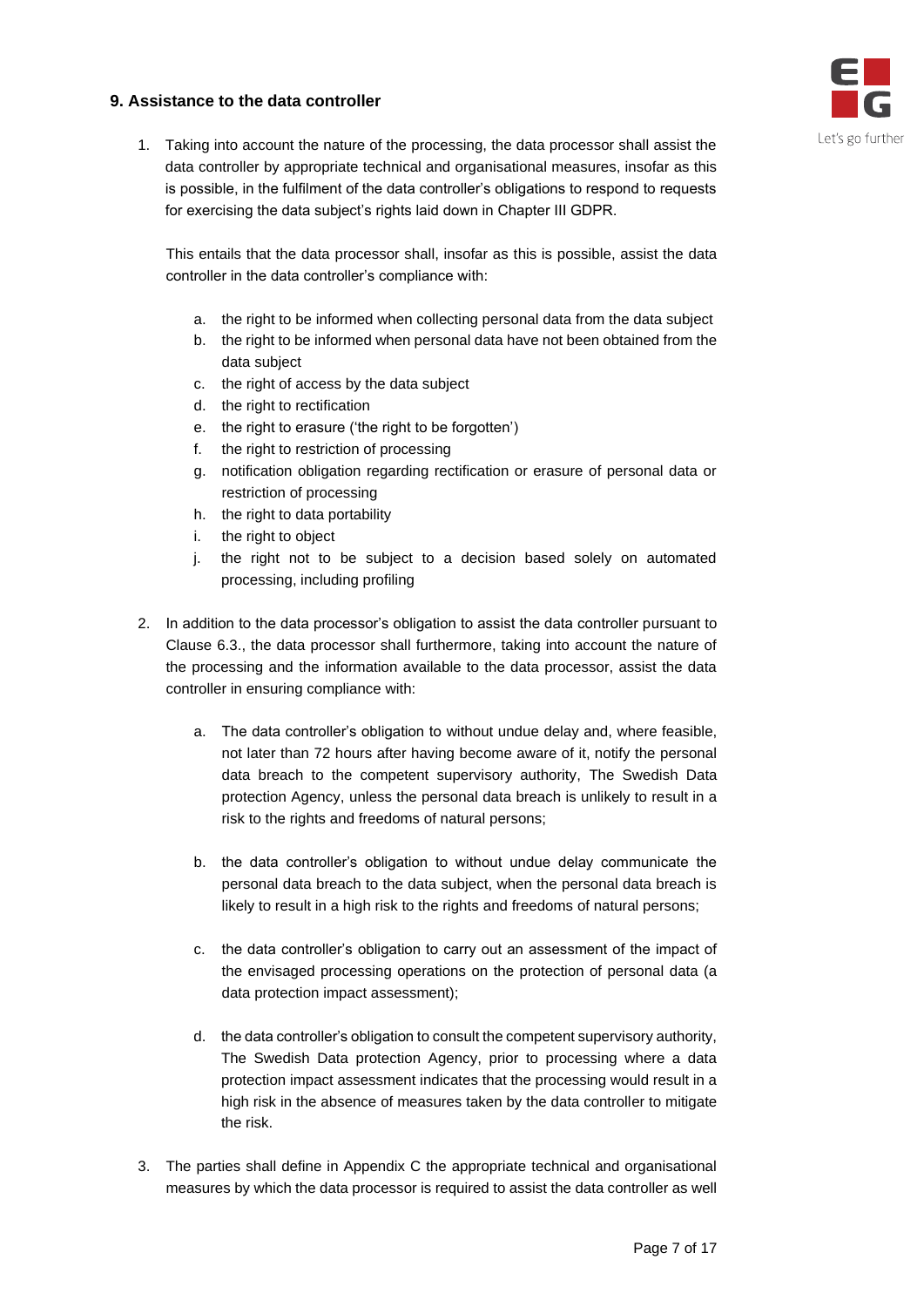



# <span id="page-7-0"></span>**10. Notification of personal data breach**

- 1. In case of any personal data breach, the data processor shall, without undue delay after having become aware of it, notify the data controller of the personal data breach.
- 2. The data processor's notification to the data controller shall, if possible, take place within 48 hours after the data processor has become aware of the personal data breach to enable the data controller to comply with the data controller's obligation to notify the personal data breach to the competent supervisory authority, cf. Article 33 GDPR.
- 3. In accordance with Clause 9(2)(a), the data processor shall assist the data controller in notifying the personal data breach to the competent supervisory authority, meaning that the data processor is required to assist in obtaining the information listed below which, pursuant to Article 33(3)GDPR, shall be stated in the data controller's notification to the competent supervisory authority:
	- a. The nature of the personal data including where possible, the categories and approximate number of data subjects concerned, and the categories and approximate number of personal data records concerned;
	- b. the likely consequences of the personal data breach;
	- c. the measures taken or proposed to be taken by the controller to address the personal data breach, including, where appropriate, measures to mitigate its possible adverse effects.
- 4. The parties shall define in Appendix C all the elements to be provided by the data processor when assisting the data controller in the notification of a personal data breach to the competent supervisory authority.

# <span id="page-7-1"></span>**11. Erasure and return of data**

1. On termination of the provision of personal data processing services, the data processor shall be under obligation to return all the personal data to the data controller and delete existing copies unless Union or Member State law requires storage of the personal data.

# <span id="page-7-2"></span>**12. Audit and inspection**

- 1. The data processor shall make available to the data controller all information necessary to demonstrate compliance with the obligations laid down in Article 28 and the Clauses and allow for and contribute to audits, including inspections, conducted by the data controller or another auditor mandated by the data controller.
- 2. Procedures applicable to the data controller's audits, including inspections, of the data processor and sub-processors are specified in appendices C.7. and C.8.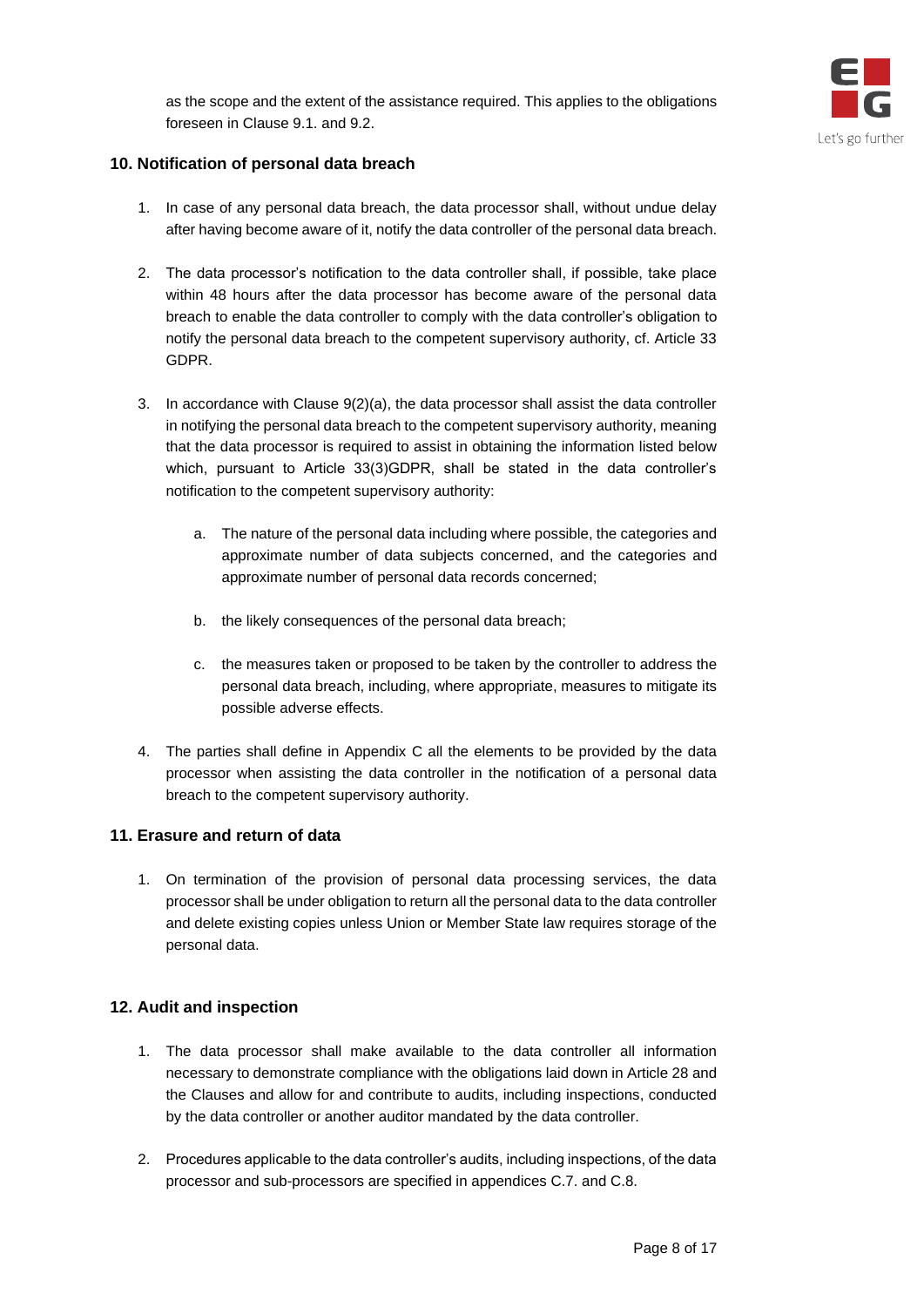

3. The data processor shall be required to provide the supervisory authorities, which pursuant to applicable legislation have access to the data controller's and data processor's facilities, or representatives acting on behalf of such supervisory authorities, with access to the data processor's physical facilities on presentation of appropriate identification.

# <span id="page-8-0"></span>**13. The parties' agreement on other terms**

1. The parties may agree other clauses concerning the provision of the personal data processing service specifying e.g. liability, as long as they do not contradict directly or indirectly the Clauses or prejudice the fundamental rights or freedoms of the data subject and the protection afforded by the GDPR.

# <span id="page-8-1"></span>**14. Commencement and termination**

- 1. The Clauses shall become effective on the date of both parties' signature.
- 2. Both parties shall be entitled to require the Clauses renegotiated if changes to the law or inexpediency of the Clauses should give rise to such renegotiation.
- 3. The Clauses shall apply for the duration of the provision of personal data processing services. For the duration of the provision of personal data processing services, the Clauses cannot be terminated unless other Clauses governing the provision of personal data processing services have been agreed between the parties.
- 4. If the provision of personal data processing services is terminated, and the personal data is deleted or returned to the data controller pursuant to Clause 11.1. and Appendix C.4., the Clauses may be terminated by written notice by either party.
- 5. Signature

On behalf of the data controller

Name Position Phone number E-mail address

Date

On behalf of the data processor

Name Position Phone number E-mail address

Date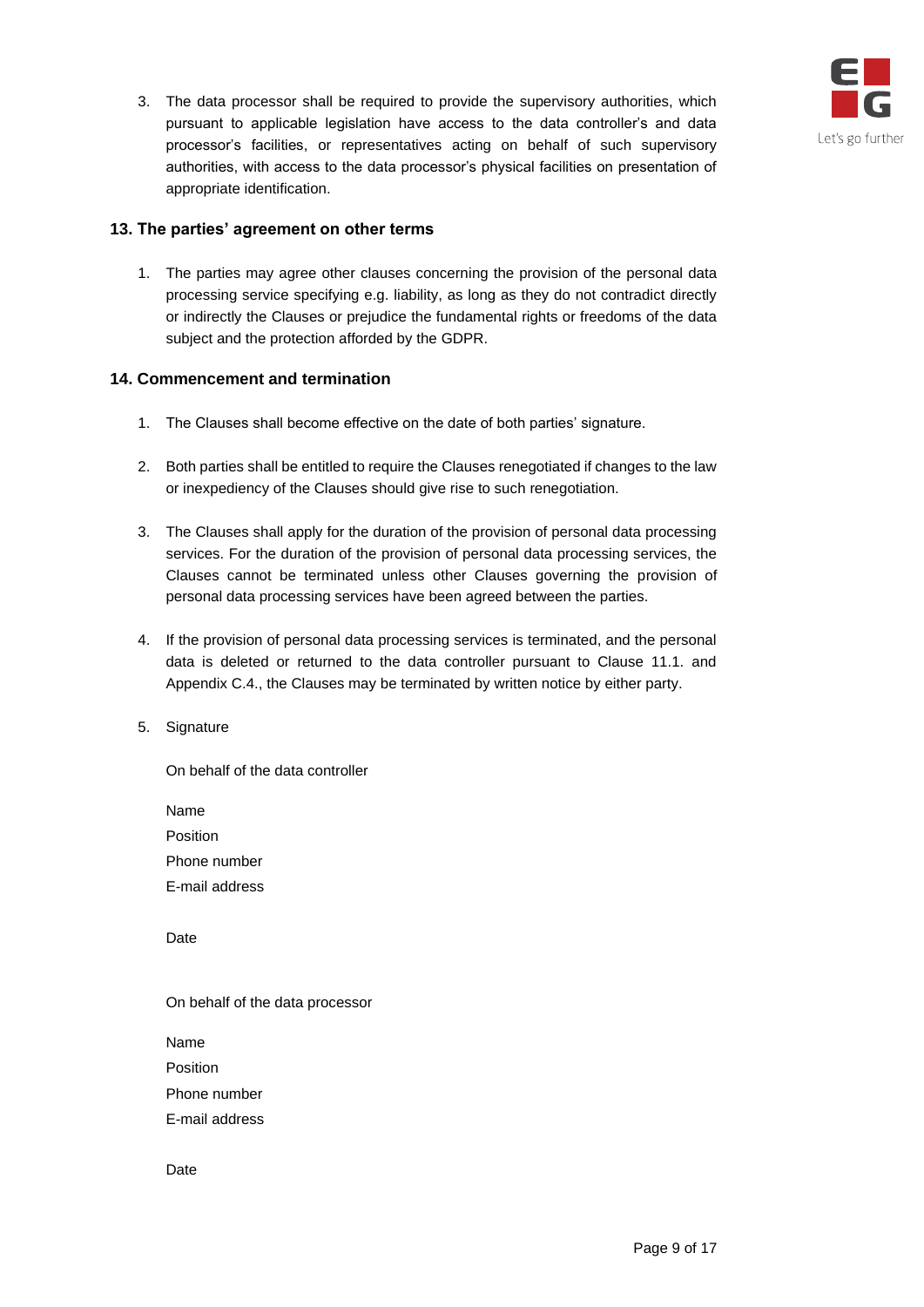

# <span id="page-9-0"></span>**15. Data controller and data processor contacts/contact points**

- 1. The parties may contact each other using the following contacts/contact points:
- 2. The parties shall be under obligation continuously to inform each other of changes to contacts/contact points.

On behalf of the data processor

Name Telephone E-mail

| On behalf of the data controller |
|----------------------------------|
| Name                             |
| Position                         |
| Telephone                        |
| E-mail                           |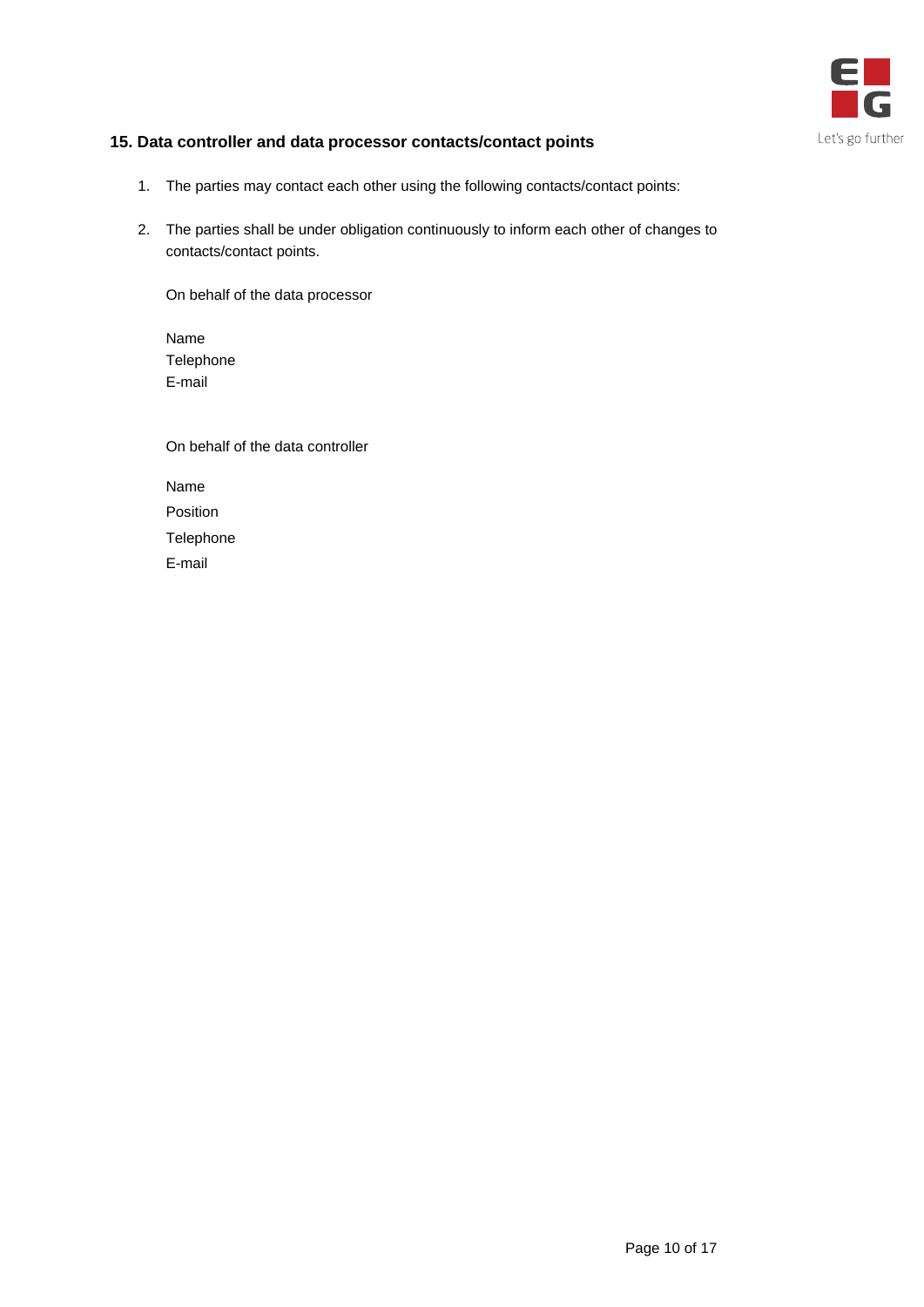# <span id="page-10-0"></span>**Appendix A Information about the processing**



# **A.1. The purpose of the data processor's processing of personal data on behalf of the data controller is:**

The Clauses are entered into as part of or with reference to the parties' agreement concerning the supply of one or more IT services by the data processor to the data controller (the Agreement).

# **A.2. The data processor's processing of personal data on behalf of the data controller shall mainly pertain to (the nature of the processing):**

In connection with the data processor's provision of IT services to the data controller, personal data are processed as required in order to deliver the services set out in the Agreement, including storage, collection, registration, structuring, combination, erasure, filing, etc.

EG Retail IT solutions handles sales transactions and offers functionality for head office, store, online store and other sales channels.

The Loyalty solution processes and stores information about members (consumers). Member information is stored to identify members when purchasing members. Furthermore, member information is used for segmentation of the member register and communication with members based on segmentation.

# **A.3. The processing includes the following types of personal data about data subjects:**

# **Ordinary personal information (cf. General Data Protection Regulation Art. 6)**

- $\boxtimes$  Name
- $\boxtimes$  Address
- $\boxtimes$  F-mail
- $\boxtimes$  Phone number
- $\boxtimes$  Citizenship
- $\boxtimes$  Date of birth
- ☒ Gender
- $\Box$  Marital status
- $\Box$  Job title
- ☒ Job ID
- $\boxtimes$  Bank account information
- ☐ Pictures
- $\boxtimes$  IP and Cookie information
- $\boxtimes$  Other common personal information

# **Sensitive personal information (cf. General Data Protection Regulation**

# **Art. 9):**

- $\Box$  Race or ethnic origin
- ☐ Political beliefs
- $\Box$  Religious beliefs
- $\Box$  Philosophical beliefs
- □ Trade Union Membership
- $\Box$  Genetic data
- $□$  Biometric data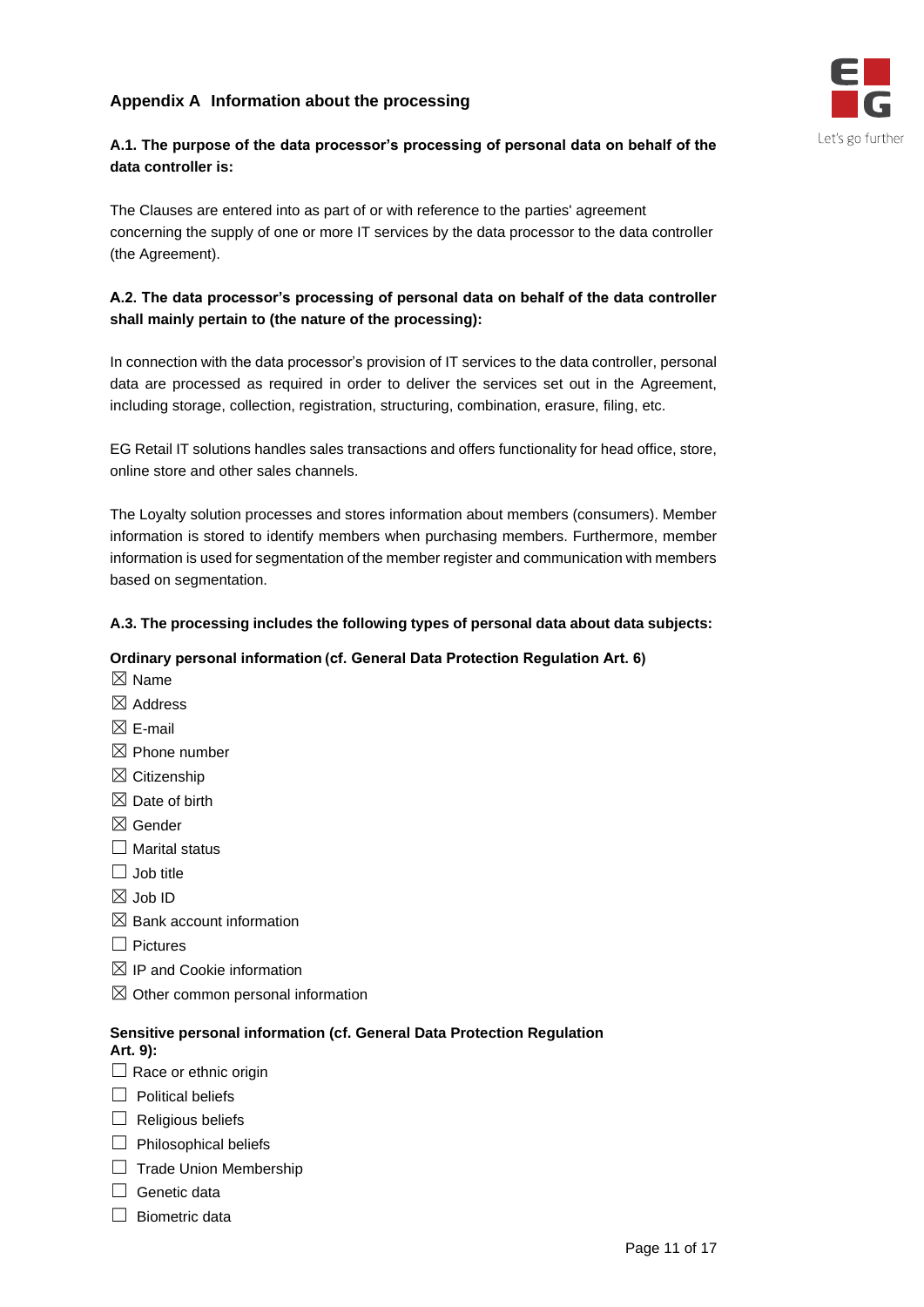- □ Health-related data, including abuse of medicine, narcotics, alcohol etc.
- $\Box$  The sexual relation or sexual orientation of a physical person

#### **Personal data relating to criminal convictions and offenses (cf. General Data Protection Regulation Art. 10):**

| $\Box$ Criminal convictions |
|-----------------------------|
|                             |

□ Criminal offenses

## **Information regarding national identification number (cf. The Data Protection Act (2018:218) §10)** - ONLY APPLICABLE TO THE LOYALTY SOLUTION

 $\boxtimes$  National Identification Number

#### **A.4. Processing includes the following categories of data subject:**

- $\boxtimes$  Employees
- $\boxtimes$  Users, Patients, Citizens, Customers, Clients or similar
- $\Box$  Children (0 12 years)
- $\boxtimes$  Youth (13 18 years)
- □ Relatives
- □ Collaborators
- ☒ Other

# **A.5. The data processor's processing of personal data on behalf of the data controller may be performed when the Clauses commence. Processing has the following duration:**

The processing is not limited in time and will continue as long as necessary for the data processor's performance of the agreed tasks and compliance with obligations towards the data controller as set out in the Agreement.

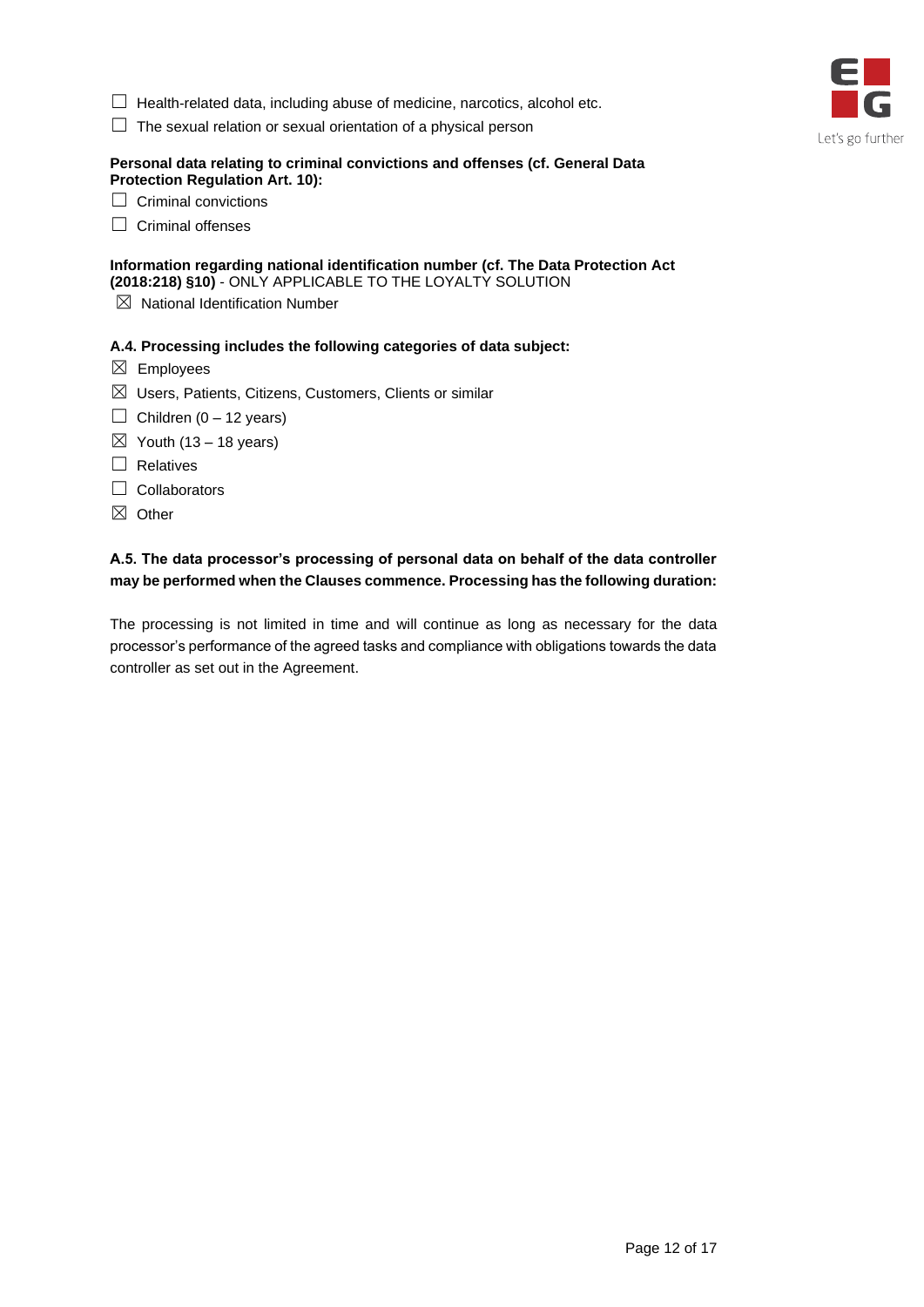# <span id="page-12-0"></span>**Appendix B Authorised sub-processors B.1. Approved sub-processors**



At the time when the Clauses come into force, the data controller has approved the use of the sub-processors set out in the list of sub-processors in the document "EG Retail – Subprocessors".

The document including the list of sub-processors is available [here](https://global.eg.dk/siteassets/media/files/about-eg/terms/retail/eg-retail---sub-processors.pdf)

# **B.2. Prior notice for the authorisation of sub-processors**

Pursuant to Clause 7.3, the data processor has the data controller's general approval to use and replace sub-processors. The data processor must notify the data controller by email or in writing in general, e.g. via a digital notification system with the data processor (and/or the data processor's sub-processors) about any planned changes regarding addition or replacement of sub-processors with at least thirty (30) days' notice and thereby allow the data controller to object to such changes before using such sub-processor(s).

# **B.3 Approved sub-processors with special terms**

The data processor is responsible for the services provided by sub-processors in the same way as for the data processor's own services.

If the data processor in the performance of the Agreement uses services from subprocessors, that are subject to other terms than those set out in the Agreement, such other terms will be included in the list of sub-processors "EG Retail – Sub-processors", cf. Appendix B, Clause B.1.

<span id="page-12-1"></span>These will terms apply in the relationship between the data controller and the data processor as regards the processing done by the sub-processor.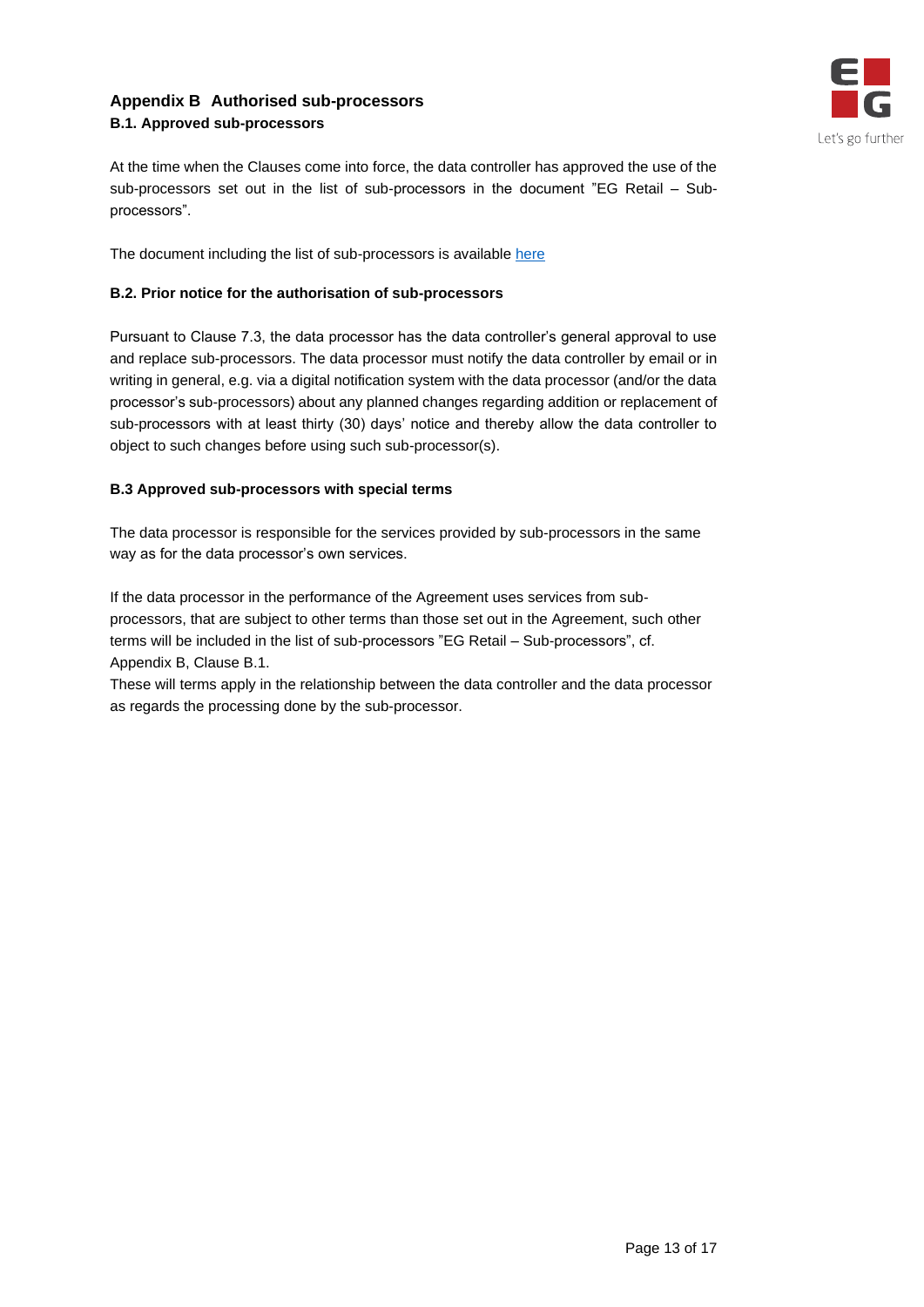# **Appendix C Instruction pertaining to the use of personal data**



# **C.1. The subject of/instruction for the processing**

The data processor's processing of personal data on behalf of the data controller shall be carried out by the data processor performing the following:

Any processing required for the data processor to comply with the obligations set out in the Agreement between the parties. Thus, the following processing activities are comprised by the Clauses: Implementation, operation, support, test and maintenance of the service. In this connection, the data controller accepts transfer of personal data from production to test environment.

#### **Customer specific fields and free text fields**

The data controller accepts that no other personal data are specified in connection with customer-specific and free text fields than those set out in Appendix A. If the data controller sets out other personal data than those specified in Appendix A, the data controller shall immediately notify the data processor thereof and update the instruction in the Clauses.

# **C.2. Security of processing**

The level of security shall take into account:

The data processor implements appropriate technical and organizational measures to ensure a level of security appropriate to the risks associated with the processing activities that the data processor performs for the data controller.

The technical and organizational measures are determined taking into account the current technical level, the implementation costs, the nature, scope, coherence and purpose of the processing in question, as well as the risks of varying probability and seriousness for the rights and freedoms of natural persons.

In assessing the appropriate level of security, particular account shall be taken of the risks posed by processing, in particular in the event of accidental or unlawful destruction, loss, alteration, unauthorized disclosure of or access to personal data transmitted, stored or otherwise processed.

The data processor is then entitled and obliged to make decisions about which technical and organizational security measures must be implemented in order to establish the necessary (and agreed) level of security.

# **C.3. Assistance to the data controller**

The data processor shall insofar as this is possible – within the scope and the extent of the assistance specified below – assist the data controller in accordance with Clause 9.1. and 9.2. by implementing the following technical and organisational measures:

At the specific request of the data controller, the data processor, taking into account the nature of the processing, assists the data controller as far as possible by appropriate technical and organizational measures in compliance with the data controller's obligation to respond to requests for data subjects' rights.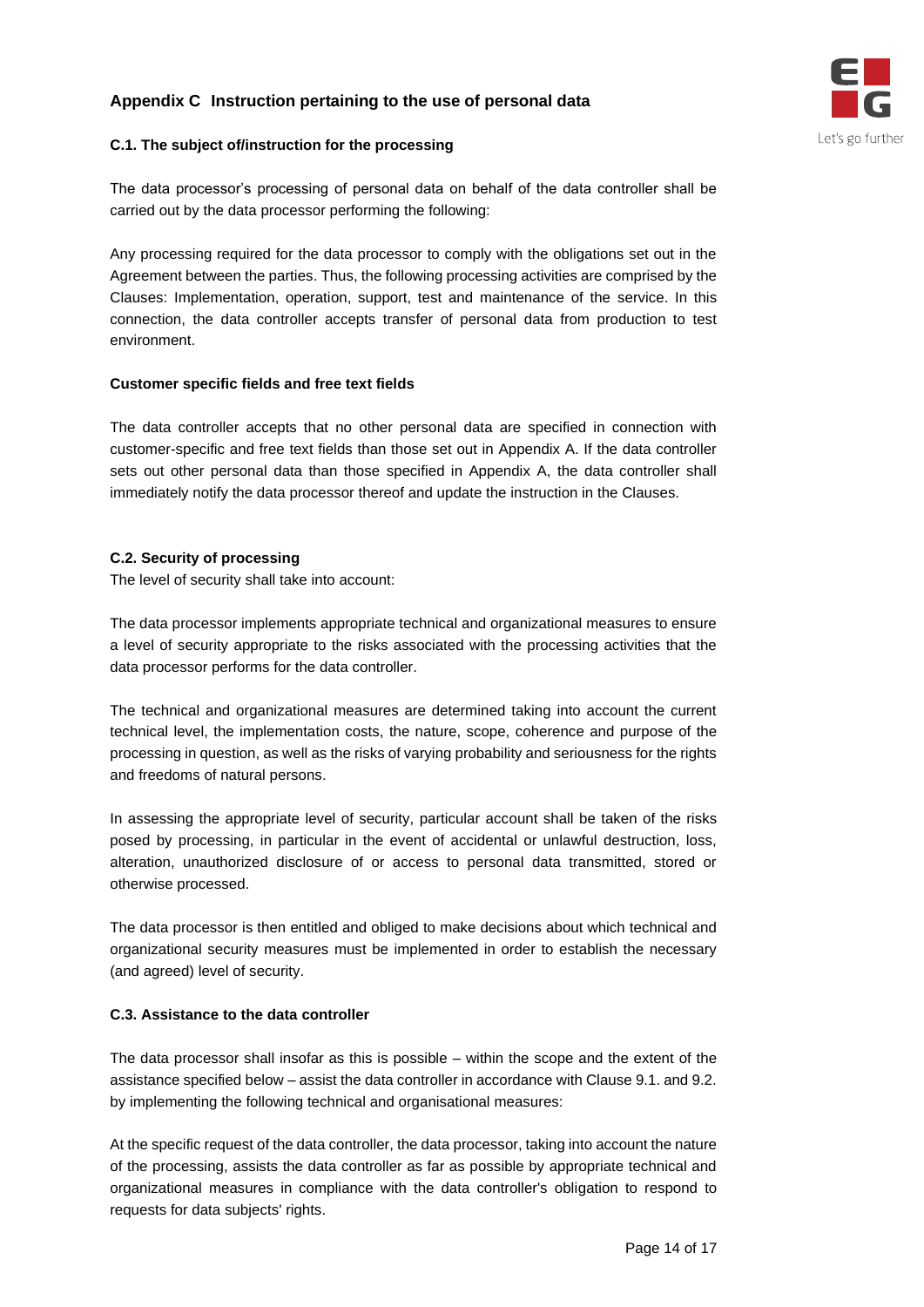

If a data subject submits a request for the exercise of his rights to the data processor, the data processor shall notify the data controller without undue delay.

Taking into account the nature of the processing and the information available to the data processor, the data processor, upon specific request, assists the data controller in ensuring compliance with the data controller's obligations in relation to:

- Implementation of appropriate technical and organizational measures
- Security breach
- Notification of breach of personal data security to the data subject
- Conducting impact assessments
- Prior consultations with the supervisory

#### **C.4. Storage period/erasure procedures**

Upon termination of the service regarding processing of personal data, the data processor shall either delete or return the personal data in accordance with Clause 11.1, unless otherwise specifically agreed between the parties.

#### **C.5. Processing location**

Details on the data processor's and its sub-processors' processing facilities can be obtained by contacting the data processor. This information can be disclosed to the extent disclosure can take place without any safety risk in the opinion of the data processor. In such situation, only information about country and town for the processing facility will be disclosed.

#### **C.6. Instruction on the transfer of personal data to third countries**

The data processor is entitled to use sub-processors in third countries to fulfil the data processor's obligations towards the data controller.

Use of sub-processors in third countries is only allowed if (i) the transfer is based on an adequacy decision of the European Commission, including e.g. that the said third country has an adequate level of protection, (ii) the transfer is comprised by sufficient guarantees like e.g. the European Commission's standard provisions or (ii) the transfer is comprised by relevant binding corporate rules. If required pursuant to the transfer basis applied that the data controller is a direct party in the transfer basis, the data processor shall be considered authorised to accept such an agreement on behalf of the data controller. The data processor is entitled to transfer this authorisation to sub-processors whereby sub-processors can set up and agree to a valid transfer basis on behalf of the data controller.

Appendix B, Clause B.1, includes a specification of the sub-processors in third countries approved by the data controller, and which sub-processors the data processor is thus entitled to transfer personal data to when the Clauses come into force.

The data processor is authorised by the data controller to enter into an agreement on amendment of the EU standard provisions attached to the Agreement. This can result from changes in the data protection legislation, including new standard provisions from the EU. Any amendments will only be made in accordance with the EU rules for using EU standard provisions in force from time to time. The current version of the agreed EU standard provisions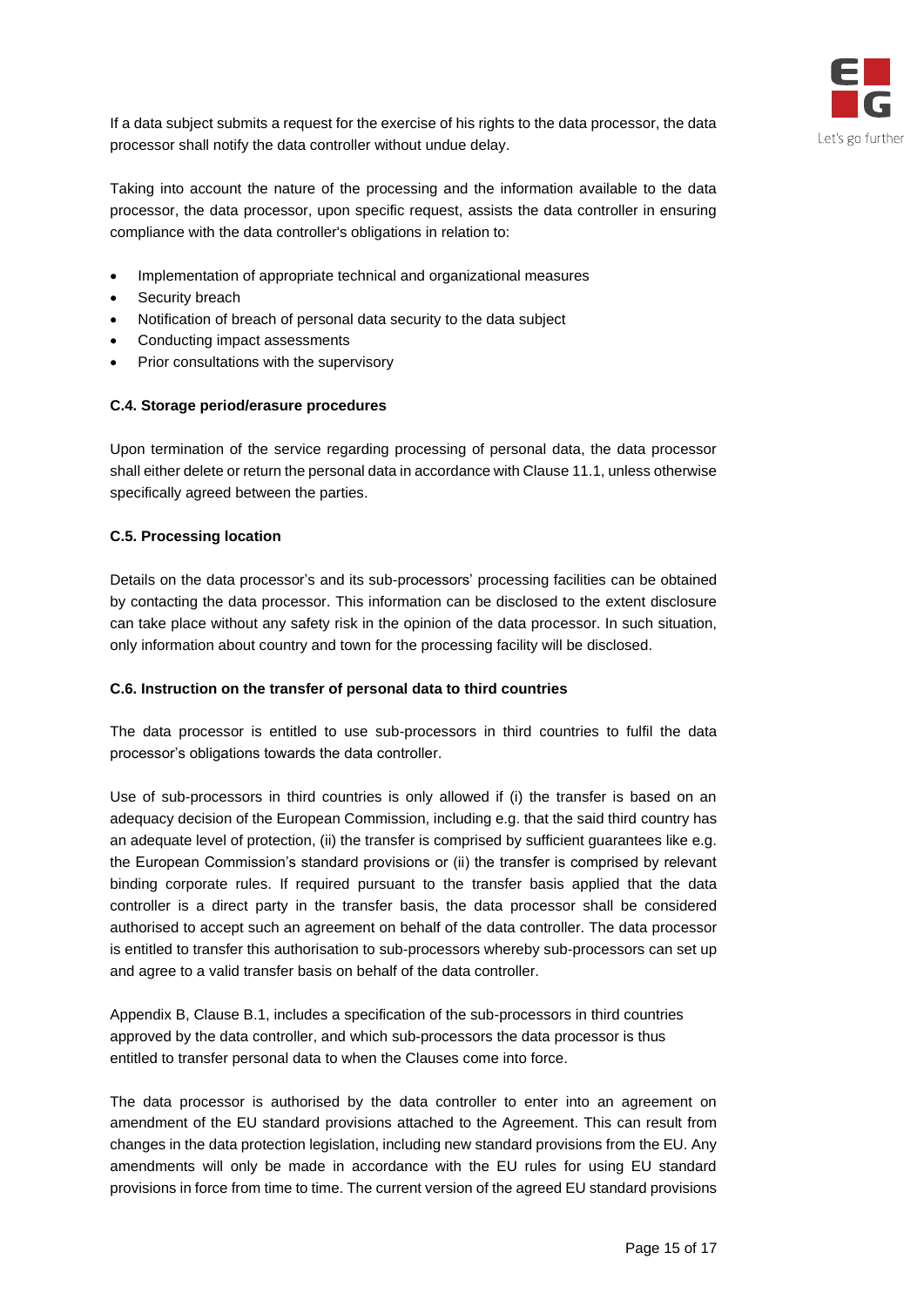can be obtained from the data processor at the request of the data controller or the data subject.



If the data controller does not in the Clauses or subsequently provide documented instructions pertaining to the transfer of personal data to a third country, the data processor shall not be entitled within the framework of the Clauses to perform such transfer.

The parties agree to comply with the process set out in Appendix B, Clause B.2 and B.3, regarding addition or replacement of sub-processors in third countries. Thus, the data controller's instruction also comprises transfer of personal data to new sub-processors in third countries, which during the term of the Clauses are engaged by the data processor in accordance with the process set out in Appendix B, Clause B.2 and B.3 and this Clause C.6.

# **C.7. Procedures for the data controller's audits, including inspections, of the processing of personal data being performed by the data processor**

If the data processor is required to obtain an audit report of types ISAE 3402 or ISAE 3000 or equivalent from an independent third party regarding the data processor's compliance with the General Data Protection Regulation, data protection provisions deriving from other EU law or the national law of the Member States and these provisions (Clauses), this will be at the data controller's expense.

The data processor shall make available to the data controller all information necessary to demonstrate compliance with the requirements of the Clauses. The data processor hereby provides the opportunity for and contributes to audits, including inspections carried out by the data controller or another auditor authorized by the data controller.

If an audit is performed by someone other than the data controller himself, this other auditor must be independent and non-competitive with the data processor and otherwise be subject to a duty of confidentiality and secrecy either as a result of law or as a result of a confidentiality agreement on which the data controller can support the direct auditor in question directly.

The data processor shall immediately notify the data controller if an instruction to make information available or allow for audits and inspections in the data processor's opinion is in breach of the GDPR or data protection provisions of other EU or national law.

<span id="page-15-0"></span>The data controller shall compensate the data processor's time and cost related to monitoring (e.g. physical inspections, collection of written information and reply to questionnaires). Unless otherwise agreed between the parties, the data processor's contribution to such monitoring will be invoiced on a time and materials basis, cf. Appendix D.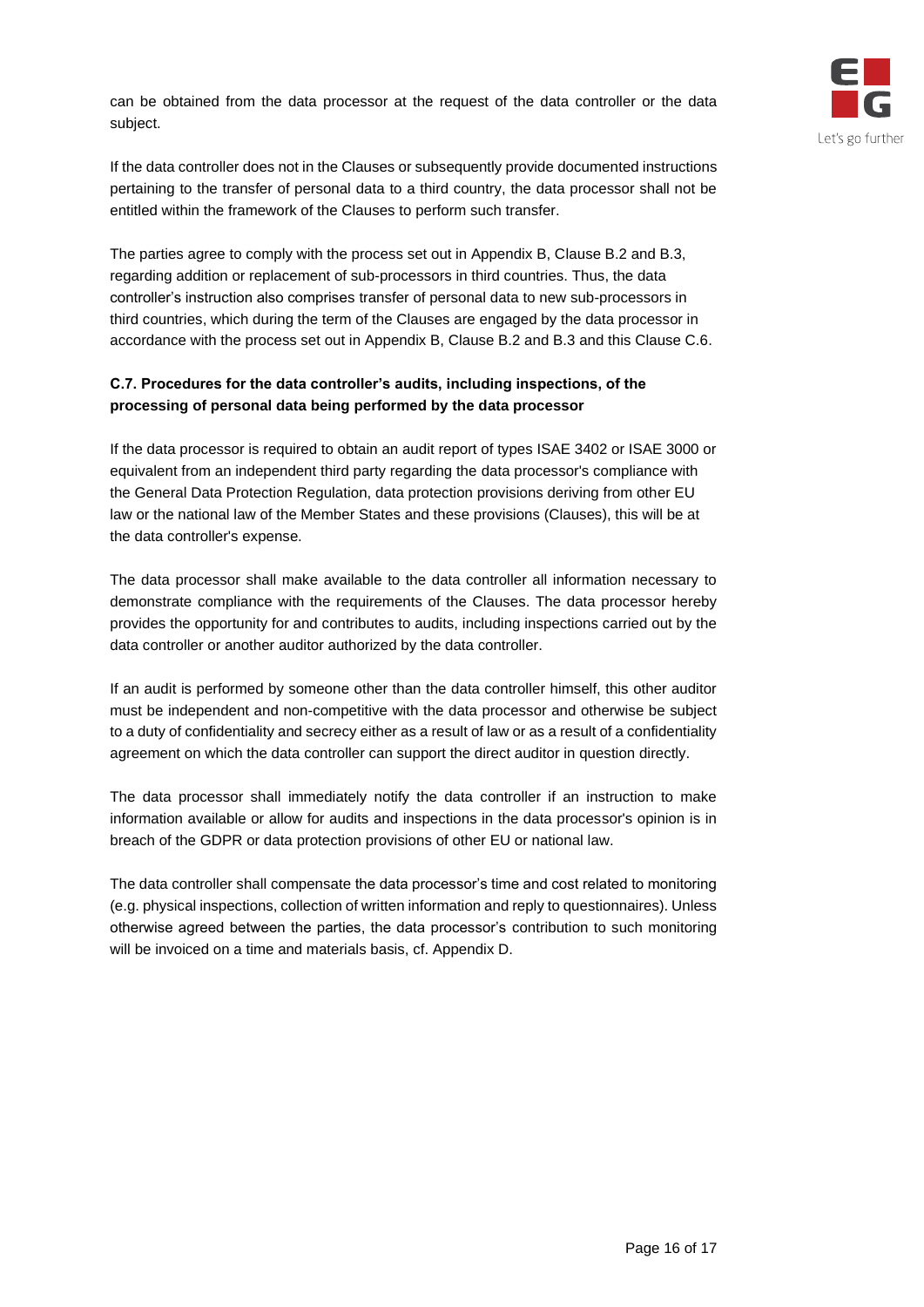

# **Appendix D The parties' terms of agreement on other subjects**

#### **D.0. Modifications of the Clauses**

#### Clause 14.5

As the Clauses represent an appendix to the parties' Agreement, this document is not to be signed separately between the parties.

#### Clause 15

The parties' contact persons, cf. Clause 15, are further specified in the Agreement.

#### **D.1. Deviations from the Clauses**

#### Section 7.6

The parties have agreed the following exception from the Clauses section 7.6, which is not applicable to the Clauses.

Section 7.6 has the following wording:

*The data processor shall agree a third-party beneficiary clause with the subprocessor where – in the event of bankruptcy of the data processor – the data controller shall be a third-party beneficiary to the sub-processor agreement and shall have the right to enforce the agreement against the sub-processor engaged by the data processor, e.g. enabling the data controller to instruct the sub-processor to delete or return the personal data.*

#### **D.2. Payable service**

The data processor is entitled to separate payment for services in accordance with Clauses 9 (Assistance to the data controller) and 10 (Notification of personal data breach) and for participation in audits in accordance with Clause 12 (Audit and inspection) and Clause C.7. of Appendix C (Procedures for the data controller's audits, including inspections, of the processing of personal data being performed by the data processor) and Clause C.3. of Appendix C, unless otherwise explicitly agreed.

If the data processor's work on the handling of security breaches in relation to Clause 9.2.a and 9.2.b is due to breach of contract on the part of the data processor, the data processor will not be entitled to payment for this work.

Before initiating a task, the data processor's estimated fee shall be approved by the data controller. This, however, does not apply if the nature of the task requires the data processor to take immediate action. In such situations, the data processor shall obtain the data controller's written approval of the estimated fee for the task as soon as possible. If the work related to the tasks exceeds the approved estimate, the data processor shall immediately notify the data controller thereof, including the reason for exceeding the estimated fee.